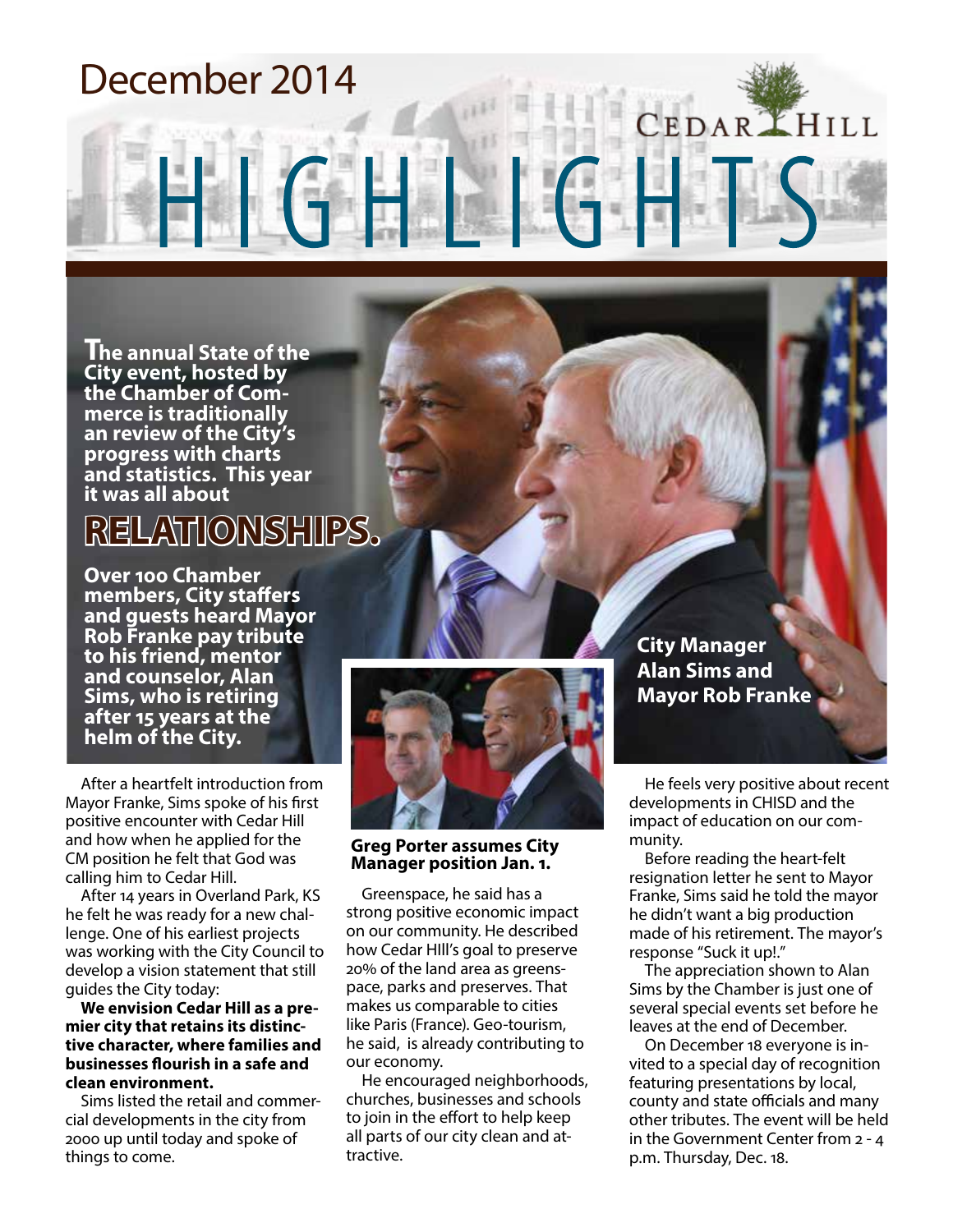

### Are we solar-ready?

The Planning and Zoning Commission has decided to consider the possible need for local regulation of solar panels and they are seeking public comment on this topic.

Are there other concerns regarding solar photovoltaic systems that the Commission should be reviewing?

For the past several meetings, the Commission has studied how solar photovoltaic energy systems work, and their impact on the community.

Currently, the Commission is in the problem identification process considering solar panel related issues including aesthetics, hazardous materials, decommissioning, ambient temperature, property values, public safety, noise, glare and environment.

The P&Z Commission is also reviewing action taken by communities around the Dallas-Fort Worth area.

The Planning and Zoning Commission usually meets the first and third Tuesday of every month. Check the Meetings calendar at *cedarhilltx.com.*

Contact, Don Gore at don.gore@ cedarhilltx.com for any questions or comments regarding Solar Cedar Hill.

### **Cedar Hill makes history in Dallas**

Thanks to efforts by the Cedar Hill Historical Society, Cedar Hill history is on display in the Old Red Courthouse in downtown Dallas.

From its origins in the 1840s when settlers with Peter's Colony arrived by wagon, through a Depression-era bank robbery attributed to Bonnie and Clyde's gang, the exhibit explores the social, commercial, and natural history of the city known as the Hill Country of North Texas.

Developed and installed by the Cedar Hill Historical Society, It will run from Oct. 26, 2014 through Jan. 25, 2015. Open daily from 9 AM to 5 PM except for Thanksgiving, Christmas Eve, Christmas and New Years.

Admission \$8 adults, \$6 seniors 65+, children 3-16 are \$5. Sunday before noon \$5.





On Jan. 1, 2015 exercise your 'New Years Resolution' to be a healthier, more active individual. Join in the "Day One Trail Run' at Cedar Hill State Park. It is actually a pair of competitive 5K or 20K races through the park. Preregistration is encouraged, though not required. Email (at right) for the link to online registration.

**Cost:** \$35 for 5k, \$50 for 20k. Participant fees include entry into Cedar Hill State Park, a finisher's award, and refreshments during and after the race. Participants who register be-

**Alarm Monitoring**

For only \$25 a month, you can have your home or business alarm monitored by the same local professional staff that dispatches police and fire crews for the City of Cedar Hill.

Instead of your alarm notifying someone several states away, this system connects directly into our local 9-1-1 call center. Saving seconds can save lives. It's only \$25 a month and there is no long-term contract required. For more information contact SWRCC at 972.230.5248.

When: Jan 1, 2015, 10 a.m. to 3 p.m. Where: Cedar Hill State Park Contact: Lauren Pyeatt Email: lauren.pyeatt@tpwd.texas.gov Phone 972.291.3000 x232

fore December 10th will receive an event shirt. Regular park admission fees apply for spectators who wish to cheer on their friends and family.

Awards will be given to the top finishers in multiple categories.

**Time:** Official start time for the 20k is 10 a.m. Packet pickup will begin at 8 a.m. The 5K will begin 15 minutes after the 20K begins.

**Location:** This race is intended to take place on the D.O.R.B.A trails on the south end of Cedar Hill State Park. However, due to the soil content at the park, extensive rain prior to the race may cause a change in the course. It will still take place inside Cedar Hill State Park rain or shine, but the course could include portions of the park roads.

Check with gate attendant for parking and start location.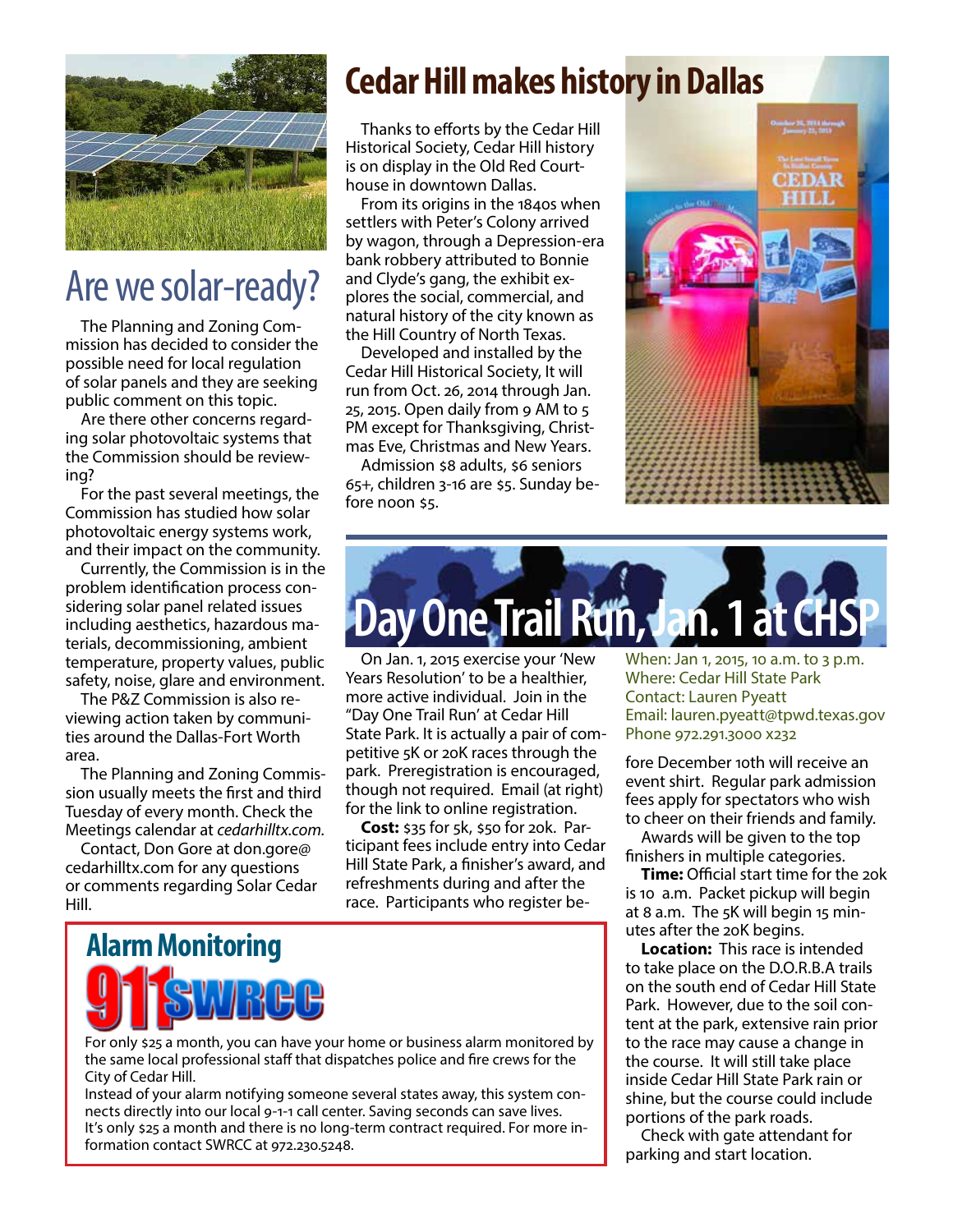

At the November City Council meeting, Mayor Rob Franke presented a proclamation to members of the Cedar Hill Historical Society, chaired by Norman Patten, far left, and recognized Phyllis Stewart, far right, for her efforts coordinating the Cedar Hill exhibit on display at the Old Red Courthouse in downtown Dallas through Jan. 25.



Noting National GIS Week, Mayor Franke presents a proclamation to Public Works director Elias Sassoon and Evan Peters, GIS Technician. GIS mapping and documentation support almost every facet of municipal services.



Bobby Hunter, S.T.A.R. student for November, lower center, is all smiles as he receives his plaque from City Council member Wallace Swayze, higher center at a recent City Council meeting. City Council member Stephen Mason and Mayor Rob Franke also enjoyed the moment.



### **More social than ever**

Keep up with the latest goings on in Cedar Hill via social media. You can tweet with the city at *twitter. com/CedarHillTX*. Like us on Facebook, look for City of Cedar Hill, Texas-Government. Pin with us on *Pinterest.com/cedarhilltx*.

# People make it a community<br>
CALENDAR

*For the most up-to-the-minute information on events, check out the City's online calendar by scanning this QR code with your smartphone. Free QR scanners are available in your phone's app store.*



### December

#### **1 Cedar Hill "The Last Small Town in Dallas County" Exhibit**

This exhibit, developed by the Cedar Hill Historical Society, continues at the Old Red Court House in downtown Dallas until Jan. 25, 2015. Visit *www.oldred.org/exhibits/current-specialexhibit/*

#### **18 Retirement reception for City Manager Alan Sims**

2-4 p.m. Government Center, Lobby and Cannady Room.

Recognition of his 15 years of service to the City. Presentations and proclamations from state and county officials, Best Southwest mayors and community leaders. Open to the public.

#### **24-25 City facilities closed for Christmas holiday**

Check the City website *cedarhilltx.com* for details.

#### **29 Kwanzaa Celebration**

6:30- 8:30 p.m. at Uptown Village at Cedar Hill. Bring the whole family to celebrate and learn about Kwanzaa with food, dance and more. For information email aranda.bell@cedarhilltx. com.

### January 2015

### **1 Day One Trail Runs at Cedar Hill State Park**

10 a.m. start

Cedar Hill State Park will be hosting a 'Day One Trail Run', a competitive 5K or 20K race through the park. Preregistration is encouraged, though not required. Cost is \$35 for 5k, \$50 for 20k. Participant fees include entry into Cedar Hill State Park, a finisher's award, and refreshments during and after the race. Participants who register before December 10th will receive an event shirt. Regular park admission fees apply for spectators who wish to cheer on their friends and family. See more information on page 2 of this newsletter.

#### **13 & 27 City Council Meetings**

6 p.m. Briefing Session, 7 p.m. Regular City Council Meeting. Both are open to the public. Government Center, 285 Uptown Blvd., First Floor, Cannady Room.

Agendas and minutes for City Council meetings and other City boards and commissions are available at *cedarhilltx.com*. Click on the Agenda Center icon. Agendas are posted 72 hours before meeting times.